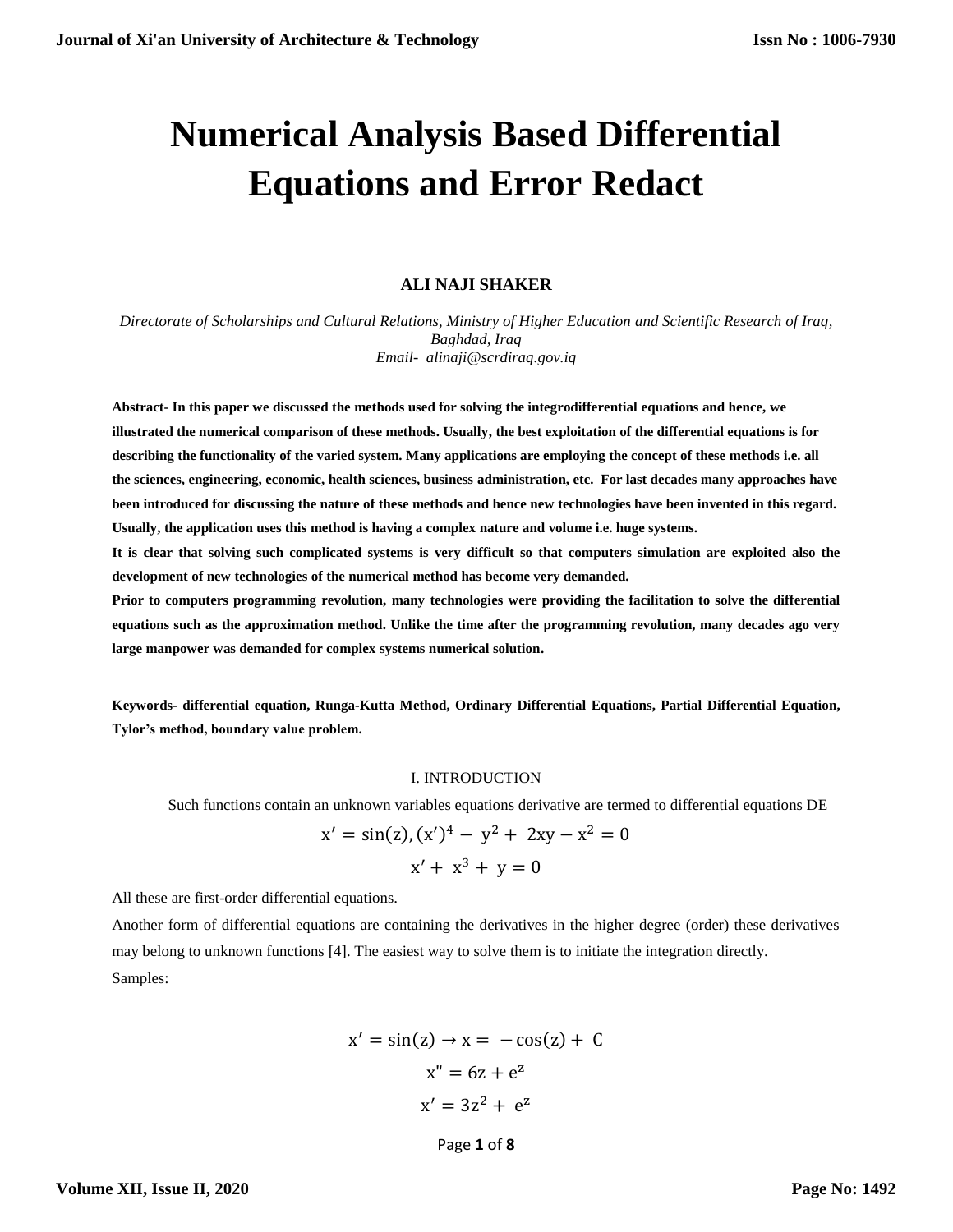$$
x = y^3 + e^z + c_1 Z + c_2
$$

In these examples of differential equations, we can notice that the first sample includes a single variable while the second sample is having two different variables (parameters).

#### **II. Differential Equation Categorization**

#### *Ordinary Differential Equations***-**

Such type termed to the equations involving one function with the derivation of it. These differential equations have a major impact of physics and engineering formulation of problems, normally such felids are dealing with varying systems, such system may change with some parameters i.e. time, temperature, frequency.

$$
\frac{dv}{dt} = g - \frac{c}{m}v
$$

Where;

 $v:$  is a dependent variable;

: is an independent variable;

Hence, if a function containing a single variable such as only time or only temperature is known as an ordinary differential equation.

## *Partial Differential Equations***-**

The short form PDE is representing the partial differential equations and this type of equations normally contain more than the single independent variable. Another categorizing of the DE may refer the order of derivation of the function in DE and this can be stated like first-order DE and second-order DE etc. the first order refers to the first derivative of the main function and so on the higher order of derivation existing with its equation in the second and third-order DE. Such orders can be minimized back to the basic order by a redefinition of the variables.



Figure 1: physics exercise describing the ordinary differential equations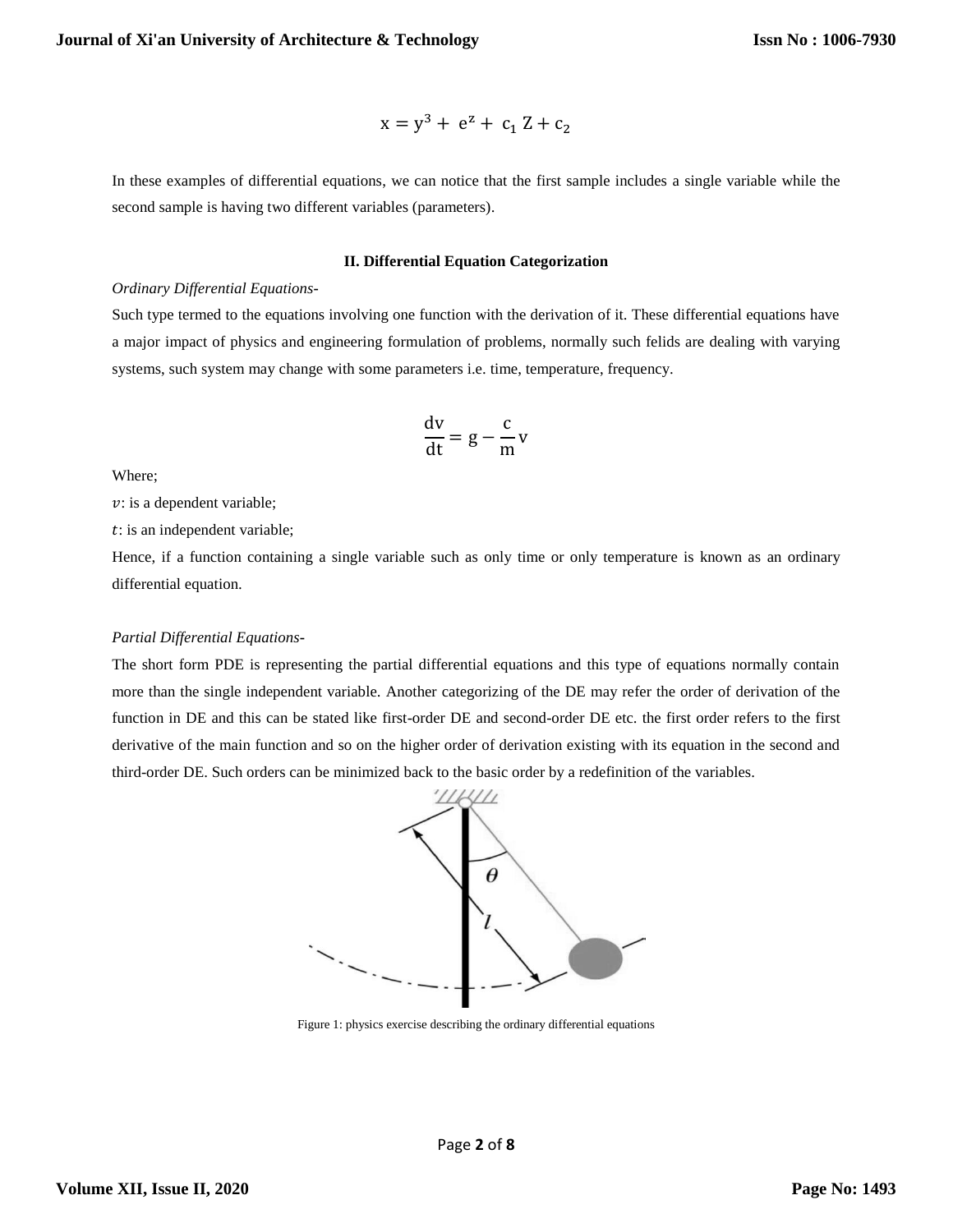#### *Runga-Kutta ( R K ) Method***-**

These methods have been developed after Euler's method (EM) and represented as RKM [8]. So the general concept of EM is used here and produced a modification in the method of origin. The modification is presented by changing the slope in the solution curve to be approximated with the slopes at the end simulation period (solution). The general concept of this type method is finding the slope by means of weight averaging of selective slopes in every solution period [10]. However, the explicitly naturalized aspects in the developed RK algorithm is considered as the unique identity of RK as compare to Euler's method. The final figures of this method can be written as:

 $M_{i+1} = M_i +$  (weighted and average selective slops).

: is an integer having of value 1 and above.

$$
\frac{\mathrm{d}M}{\mathrm{dt}} = f(t, M)
$$

### *Euler's Method (EM)-*

In order to get a good approximation, any order from Tylor's method (TM) can be employed to generate the initial value problem [1] [3]. TM has some disadvantages such as the existence of higher-order derivation of the equation, such existence can be assumed when actually it's not required i.e. solution of first-order problems. This higher derivative may difficult to compute for any function given in the problem, and also the computer programs can not be designed in that smooth manner for finding the solutions of the given problem in the case of higher derivative existence. Such methods like TM are more suitable for manual solution. Euler's method was found to overcome such problems. This method scheme was developed by approximation of higher-order derivative. This scheme can be stated as the following expressions:

The first order derivation of a function called Y is  $y' = f(x, y)$ ,  $y(x_0) = y_0$ 



Figure 2: Euler theorem

This first order of derivative produces the slope estimation directly at  $x_e$ .

$$
\theta = f(x_e, y_e)
$$

The f( $x_e$ ,  $y_e$ ) termed to the DE calculated at  $x_e$  and  $y_e$  variables, and by substitution of this in the equation we can get the following: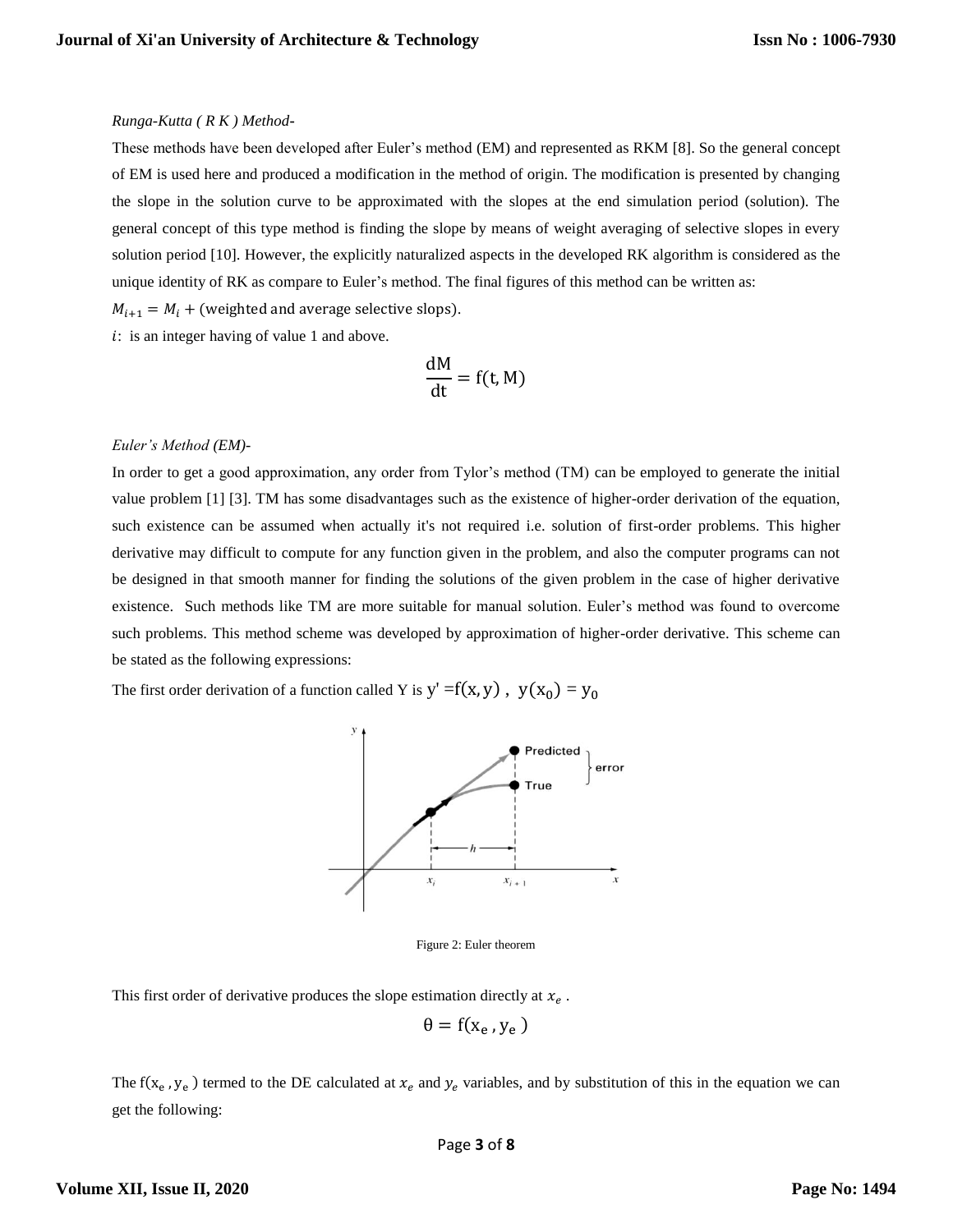$$
y_{e+1} = y_e + f(x_e, y_e)H
$$

Fresh  $y$  value can be generated by the slope to the extrapolate linearly over the step size  $h$ ;

$$
\frac{dy}{dx} = f(x, y) = -2x^3 + 12x^2 - 20x + 8.5
$$

Beginning point is

$$
x_e = 0
$$
 and  $y_e = 1$ 

$$
h = 1 + 8.5 * 0.5 = 5.25
$$



Figure 3: error estimation

#### III. Analyzing of Error in Euler's Method

The solution of an ordinary differential equation can produce two error classes like truncation and local truncation [4]. The first appears at the time of truncating the infinite approximation and summation by means of finite summation. For example the first two terms of Tylor's series of a sin the function is get approximated. Then the error resulted from that is truncating error.

The second model of error (local truncation error) can be found when the function is undergoing incrementing. That causes a single iteration. Suppose that knowledge of the previous iterations is presented we can write the following:

$$
E_a = \frac{f'(x_i, y_i)}{2!}h^2
$$
  

$$
E_a = O(h^2)
$$

For quantifying the error whining Euler's method solution, Tylor's series is used. The last is providing local truncation error estimations only, which is the error found during the step of the method. In real-world solutions, the functions are more than simple polynomials actually, it is more complicated. Tylor's series is evaluated base on the requirement of the derivations and that is considered a complication.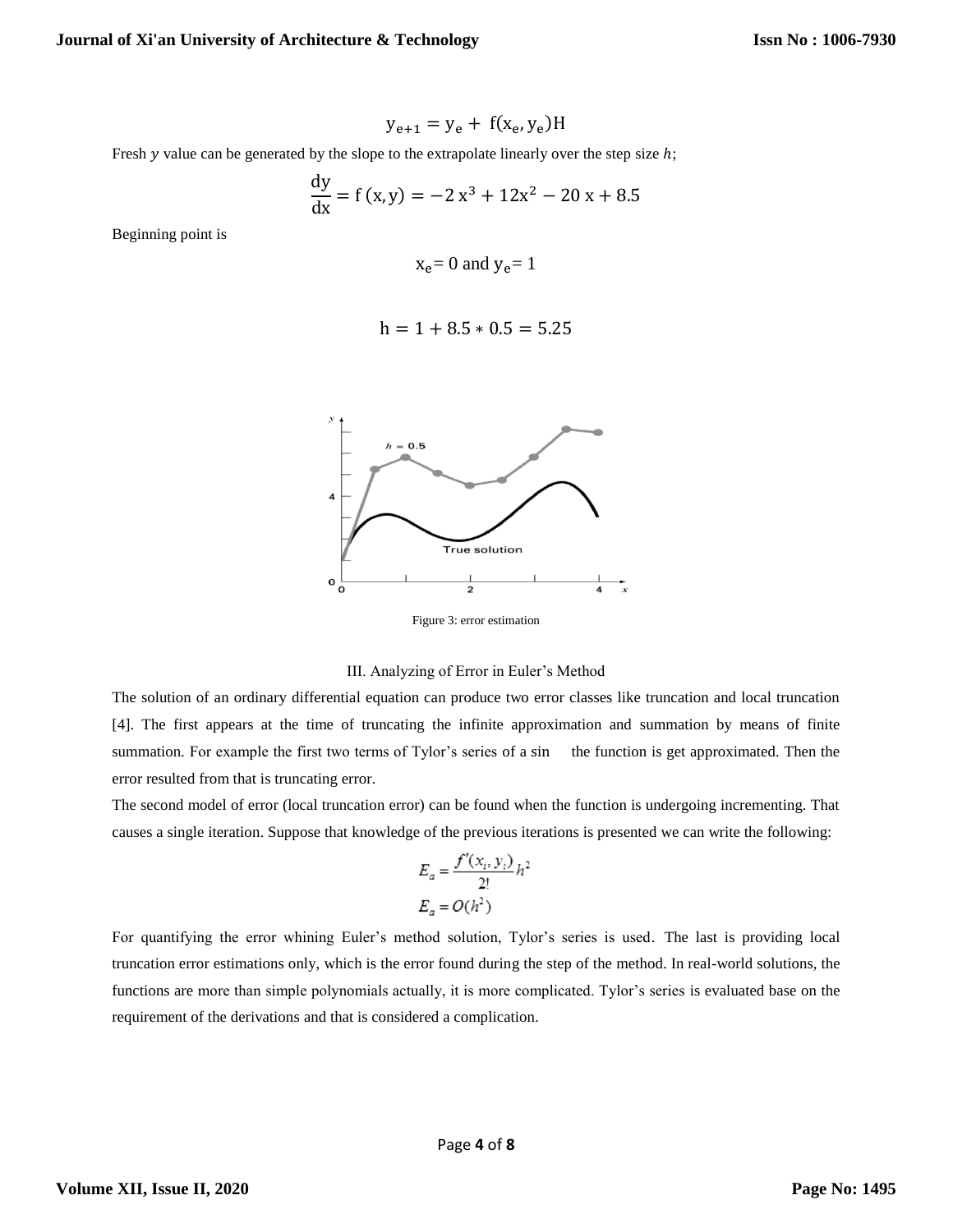#### IV. The problem of Initial Value

The linear issue and the initial value issue can be divided from the problems of boundary value, in the literature [6] [9], there are many ways to develop a solution for the initial value problem and below are some suggested methods: *Method 1:* considering the problem of the initial value

$$
x'' + M(t) x' + Z(t) x = S(t)
$$
  

$$
x(t_0) = q ;
$$
  

$$
x'(t_0) = w;
$$

Where  $M$  and  $S$  and  $S$  are always continuing functions in the interval of  $I$  (the open interval) in which involving all point of  $(t_0)$ .  $X = \emptyset$ , (t) is the single exact solution available of this problem which is existing only by the *I* interval. Generally, the ordinary differential equations (non-linear type) are having solution existing on the intervals containing the initial value. This theory is revealing about the interval that is containing the solution and also the by default it is stating the solution existence.

*Method 2*: this method is highlighting the difference of the ordinary differential equations the non-linear and linear type.

Suppose that  $x_1$  and  $x_2$  are a couple of solutions for known differential equations.

 $L{x} = x'' + M(t) x' + Z(t) x$ ; That all equal to zero.

Other solution can be defined by the linear explanation  $a_1 x_1 + a_2 x_2$ ; which is also solutions for the values of  $a_1$  and  $a_2$ . Actually, this theory is not standing for the non-linear equations and this comprising the differences between linear and non-linear problems.

The Wronskian matrix is also developed from the assumption that  $x_1$  and  $x_2$  are the solutions for the provided differential equations [11].

Let  $W = W$ ronskian;

$$
W =
$$
 Matrix of solution ( $x_1$  and  $x_2$ )

$$
W=\begin{bmatrix}x_1&x_2\\x_1'&x_2'\end{bmatrix}
$$

$$
Wronskian = x_1x_2' - x_2x_1'
$$

*Method 3:* form the definition of Wronskian matrix we can state this theory  $x_1$  and  $x_2$  are solutions of new differential equations so;

 $L{x} = x'' + M(t) x' + Z(t) x$ ; all equal to zero.

From the Wronskian matrix we got that;

$$
Wronskian = x_1x_2' - x_2x_1'
$$

"  $W$ " equation is non zero at the initial value  $t_0$ .

Then the following values are decided:

$$
x(t_0) = b_1
$$
;  $x'(t_0) = b_2$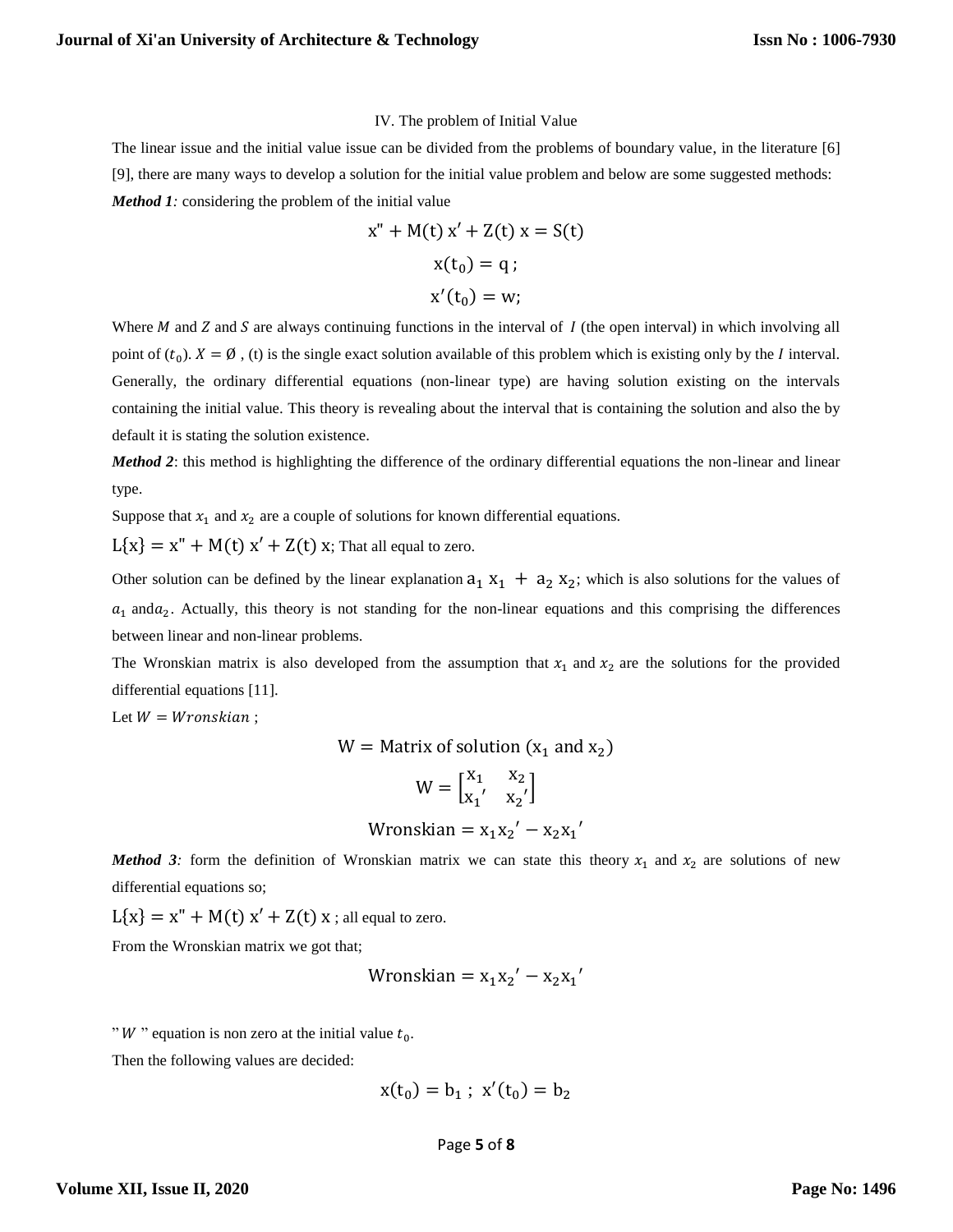This is following by choosing the values of  $b_1$  and  $b_2$  as in the below equation:

$$
X = b_1 x_1(t_0) + b_2 x_2(t_0)
$$

This final formula is defining the differential equation and the initial value of it. This can be used to simplify the problem with such initial value differential equation.

Method 4: by applying the same assumption that  $x_1$  and  $x_2$  are both solutions for the differential type equations.

 $L{x} = x'' + M(t) x' + Z(t) x$ ; all equal to zero.

The solution family can be expressed as  $X$ 

Where  $X = b_1x_1(t_0) + b_2x_2(t_0)$ . With the arbitrary  $b_1$  and  $b_2$  are representing the solution of every differential equation.

When the  $(t_0)$  is a point where [W matrix] of  $x_1$  and  $x_2$  is acting as non zero.

From those four theories, we can notice that the fourth one is handling the linear differential equations only. It is not involving the initial value problem. Some facts can be states from the above derivation as follow:

- There are two solutions for each second-order ordinary differential equation
- Those solutions are not dependent on linear conditions
- All the solutions of differential equations can be expressed as a combination of two or more variables of linear form.

#### V. The Problem of Boundary Value

By assuming the following expression is a form of the differential equation:

$$
x'' + M(n)x' + Z(n)x = 0
$$

and the conditions of the boundary are looking like:

$$
X(v) = a ; X(w) = b ;
$$

For solving the boundary value in differential equation, it is must find the function  $x = \emptyset$ ; this final formula is satisfying the differential question on the given limits  $(v, w)$ ; and producing both values of  $(a)$  and  $(b)$  at the last point of its interval. In order to find the value of  $x = \emptyset$ ; the first step is examining the ordinary differential equation's solution and the other important step is employing the conditions of boundary to solve the problem by finding the values of the constants.

In spite of the fact telling that initial value problem and boundary value problem linear solution is straight forward; the noticeable point is the solutions highly independent.

Many types of solutions can be assigned to the boundary value problem such as a unique solution, the non-finite solution and no solution. That can be decided on the basis that how is the problem nature.

$$
x'' + x = 0
$$

When the boundaries are given as below:

$$
x(0)=c_1;
$$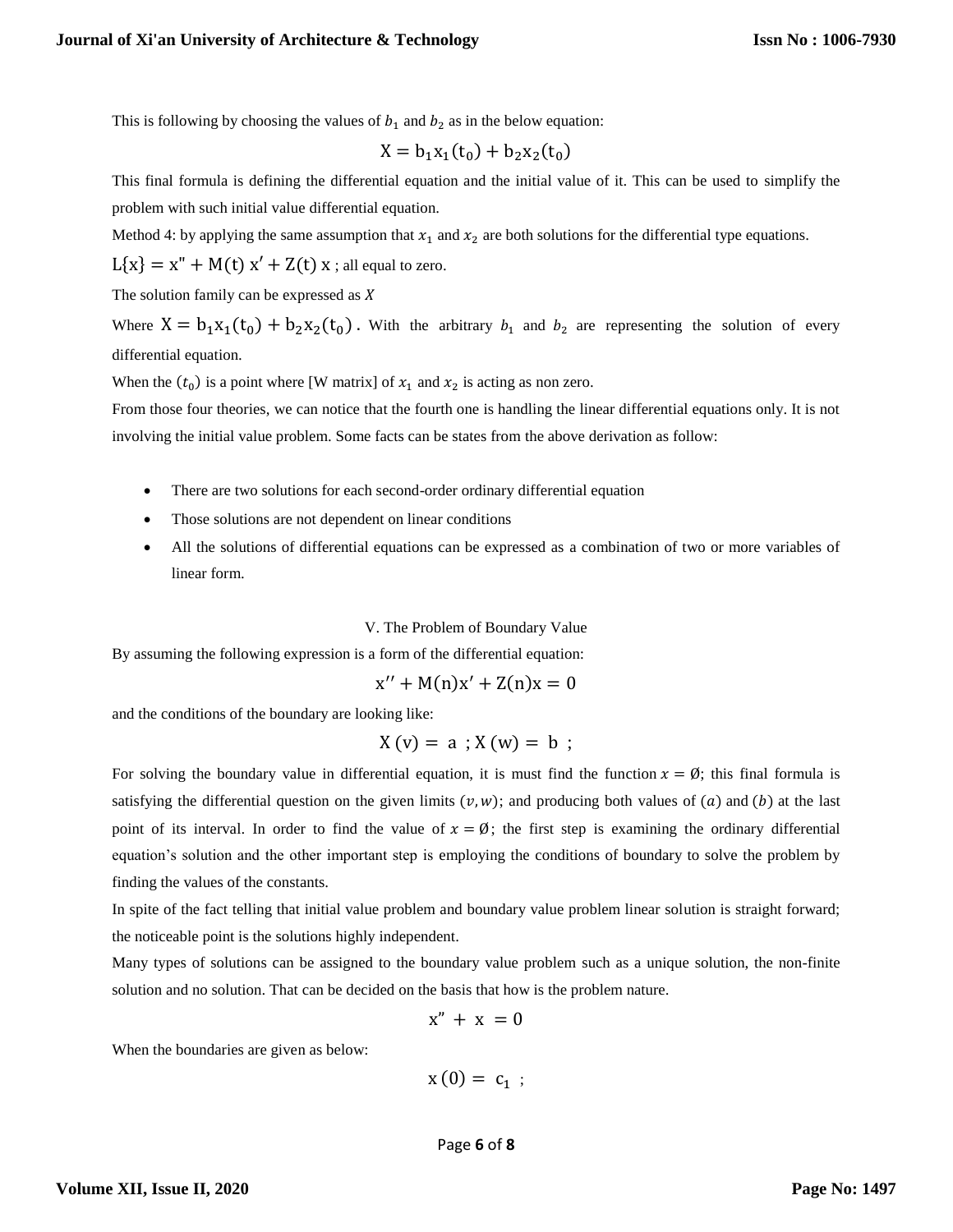$$
x\left(\frac{\pi}{2}\right) = c_2 ;
$$

If the boundaries are changed into:

$$
x(0) = c_1
$$
; and  $x(2\pi) = c_2$ ;

We can achieve a single solution existence. The rest derivation can be given as below:

 $C * v = D$ 

C: is  $n \times n$  matrix; y: is  $n \times 1$  vector and D: is  $n \times 1$  vector;

$$
C y = 0;
$$
  

$$
x'' + M(y) x' + Z(y) x = 0
$$

with  $x(v) = 0$  and  $x(m) = 0$ 

|                      | $\begin{bmatrix} x_1(v) & x_2(v) \\ x_1(m) & x_2(m) \end{bmatrix} * \begin{bmatrix} b_1 \\ b_2 \end{bmatrix} = \begin{bmatrix} 0 \\ 0 \end{bmatrix}$ |
|----------------------|------------------------------------------------------------------------------------------------------------------------------------------------------|
| $C*y=y*y$            |                                                                                                                                                      |
| $x'' + \gamma x = 0$ |                                                                                                                                                      |
|                      | $x(v) = 0$ , $x(m) = 0$                                                                                                                              |

# Finally:

#### VI. CONCLUSION

By forming a step size reduction we can minimize the error. If the solution to the differential equation is linear, the method will provide error-free predictions as for a straight line the 2nd derivative would be zero. Because we can choose an infinite number of values for  $x_1$  and  $x_2$ , there is an infinite number of second-order Runge-Kutta methods. Every version would yield exactly the same results if the solution to Ordinary Differential Equations were quadratic, linear, or a constant. However, they yield different results if the solution is more complicated (typically the case).

## **REFERENCES**

[1] Abraham O., Improving the modified Euler method, Leonardo J. Sci, 2007, 10, p. 1-8.

[2] Rattenbury N., Almost Runge-Kutta methods for stiff and non-stiff problems, PhD dissertation, The University of Auckland, New Zealand, 2005.

[3] Julyan, E. H. C., Piro O., The dynamics of Runge-Kutta methods, Int'l J. Bifur. and Chaos, 1992, 2. 1 – 8.

[4] Butcher J. C., Numerical methods for ordinary differential equations in the 20th, Century, J. Comput. Appl. Math., 2000, 125, p. 1-29.

[5] Euler H., Institutions calculi integrals, Volume Premium (1768), Opera Omnia, Vol. XI, B. G. Teubneri Lipsiae et Berolini, MCMXIII, 1768.

[6] Butcher J. C., General linear methods: A survey, Appl. Number. Math., 1985, 1. 107 – 108.